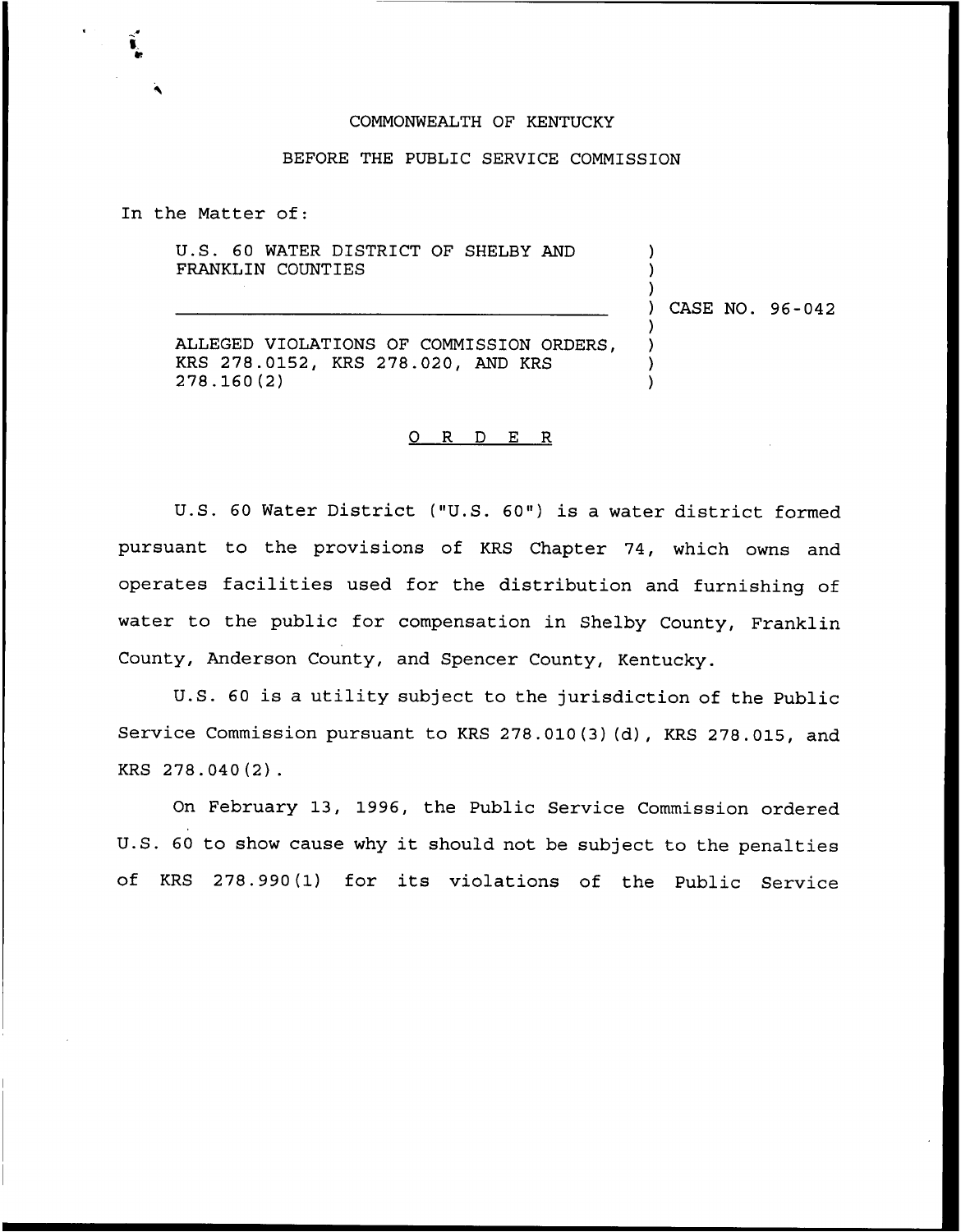Commission's final Orders in Case Nos.  $92-298<sup>1</sup>$  and  $93-149<sup>2</sup>$ , KRS 278.0152, KRS 278.020, and KRS 278.160(2).

This Settlement Agreement, appended hereto, is in accordance with the law and constitutes full satisfaction of any penalties against U.S. 60 arising out of this proceeding. Commission Staff recommended to the Commission that this Settlement Agreement be approved and that this proceeding be closed and removed from the Commission's docket.

IT IS THEREFORE ORDERED that:

1. The Settlement Agreement, appended hereto, is incorporated in this Order as if fully set forth herein.

2. The terms and conditions set forth in the Settlement Agreement are adopted and approved.

 $\mathbf{1}^-$ Case No. 92-298, The Application of U.S. 60 Water District of Shelby and Franklin Counties, Kentucky, for an Order Approving Construction, Financing and Certificate of Public Convenience and Necessity. Final Order dated December 18, 1992.

 $\overline{a}$ Case No. 93-149, The Application of U.S. 60 Water District of Shelby and Franklin Counties, Kentucky, for an Order Approving Construction, Financing and Certificate of Public Convenience and Necessity. Final Order dated July 9, 1993.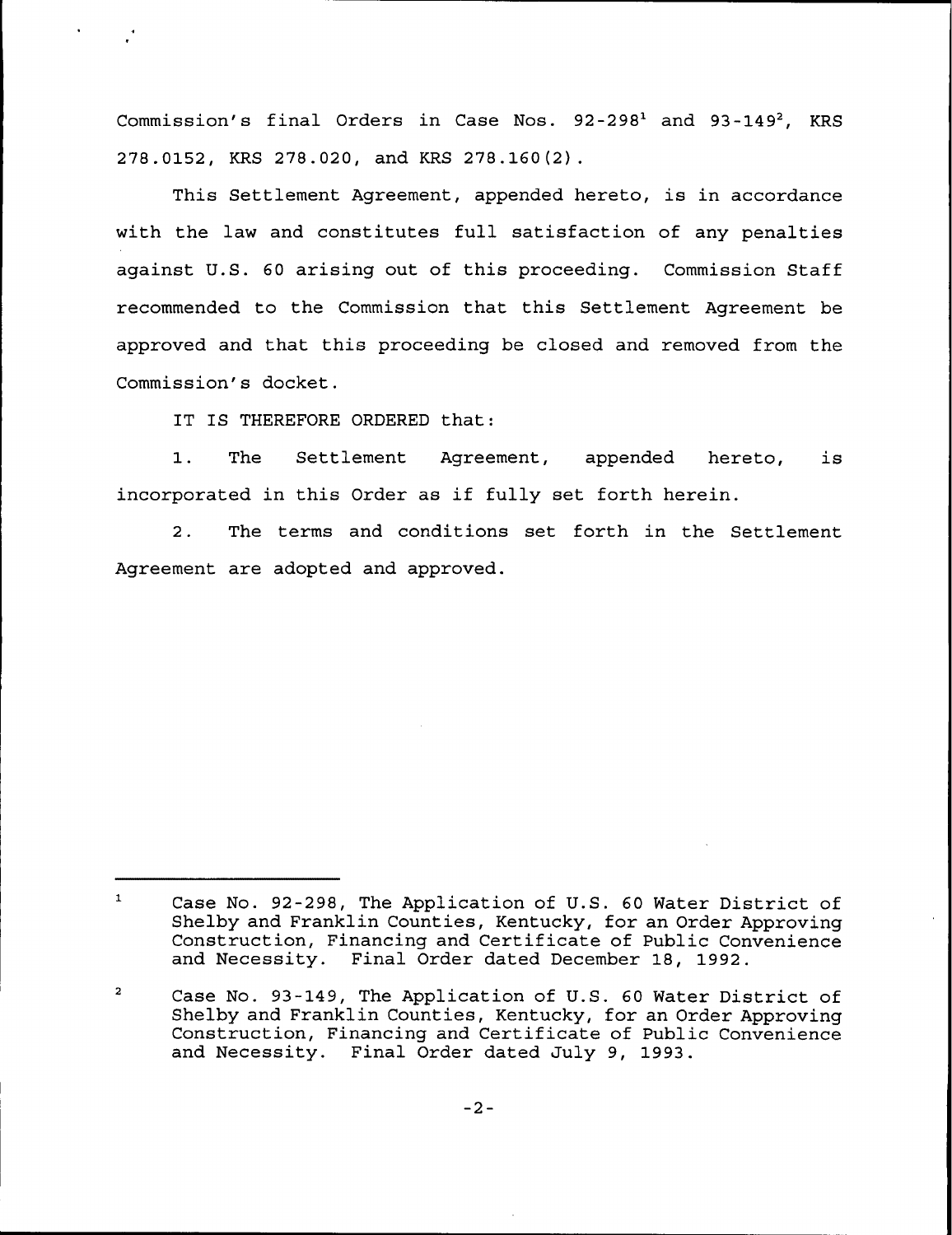Done at Frankfort, Kentucky, this 10th day of April, 1996.

PUBLIC SERVICE COMMISSION

Juida K Brea

 $\frac{C}{\text{Vice}}$ 

Commissione

ATTEST:

 $\mathbf{C}^{\text{max}}_{\text{max}}$  and  $\mathbf{C}^{\text{max}}_{\text{max}}$ 

Milla  $\sigma$ <sub> $\sim$ </sub>

Executive Director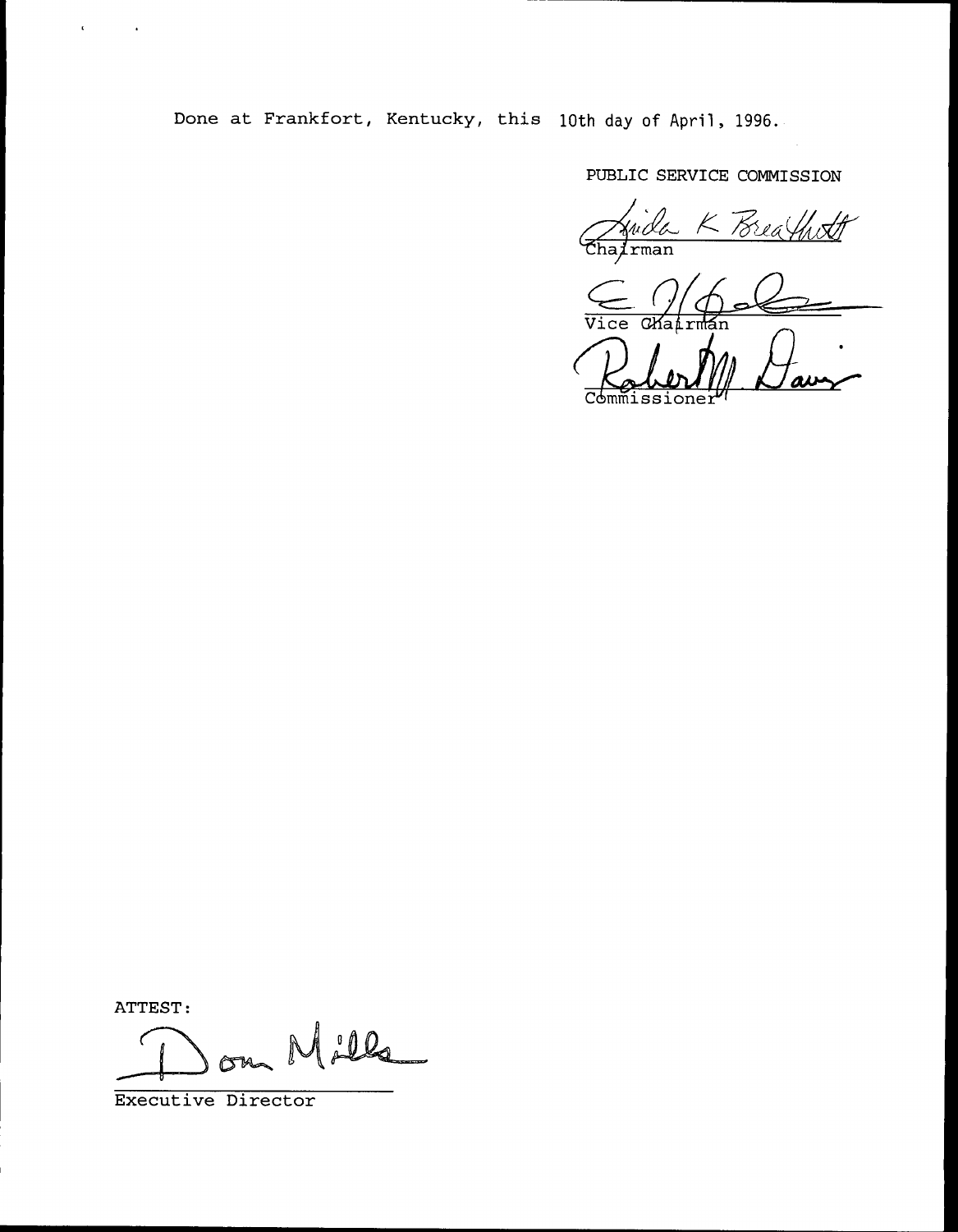#### **APPENDIX**

AN APPENDIX TO AN ORDER OF THE KENTUCKY PUBLIC SERVICE COMMISSION IN CASE NO. 96-042 DATED April 10, 1996

#### COMMONWEALTH OF KENTUCKY

## BEFORE THE PUBLIC SERVICE COMMISSION

In the Matter of:

U.S. 60 WATER DISTRICT OF SHELBY AND FRANKLIN COUNTIES

)<br>) CASE NO. 96-042

) )

> ) ) ) )

ALLEGED VIOLATIONS OF COMMISSION ORDERS, KRS 278.0152, KRS 278.020, AND KRS 278.160(2)

#### SETTLEMENT AGREEMENT

THIS AGREEMENT is made and entered this  $\overline{Y^{\perp}}$  day of April, 1996, by and between STAFF OF THE PUBLIC SERVICE COMMISSION OF KENTUCKY ("Commission Staff" ) and U.S. 60 WATER DISTRICT OF SHELBY AND FRANKLIN COUNTIES ("U.S. 60").

### WITNESSETH

THAT, WHEREAS, U.S. 60 is a water district formed pursuant to the provisions of KRS Chapter 74, which owns and operates facilities used for the distribution and furnishing of water to the public for compensation in Shelby County, Franklin County, Anderson County, and Spencer County, Kentucky;

WHEREAS, U.S. 60 is a utility subject to the jurisdiction of the Public Service Commission pursuant to KRS 278.010(3)(d), KRS 278.015, and KRS 278.040(2);

WHEREAS, the Commission Staff issued a Report on Review of Surcharges describing the results of an inspection of U.S. 60's records conducted for the purpose of reviewing surcharge projects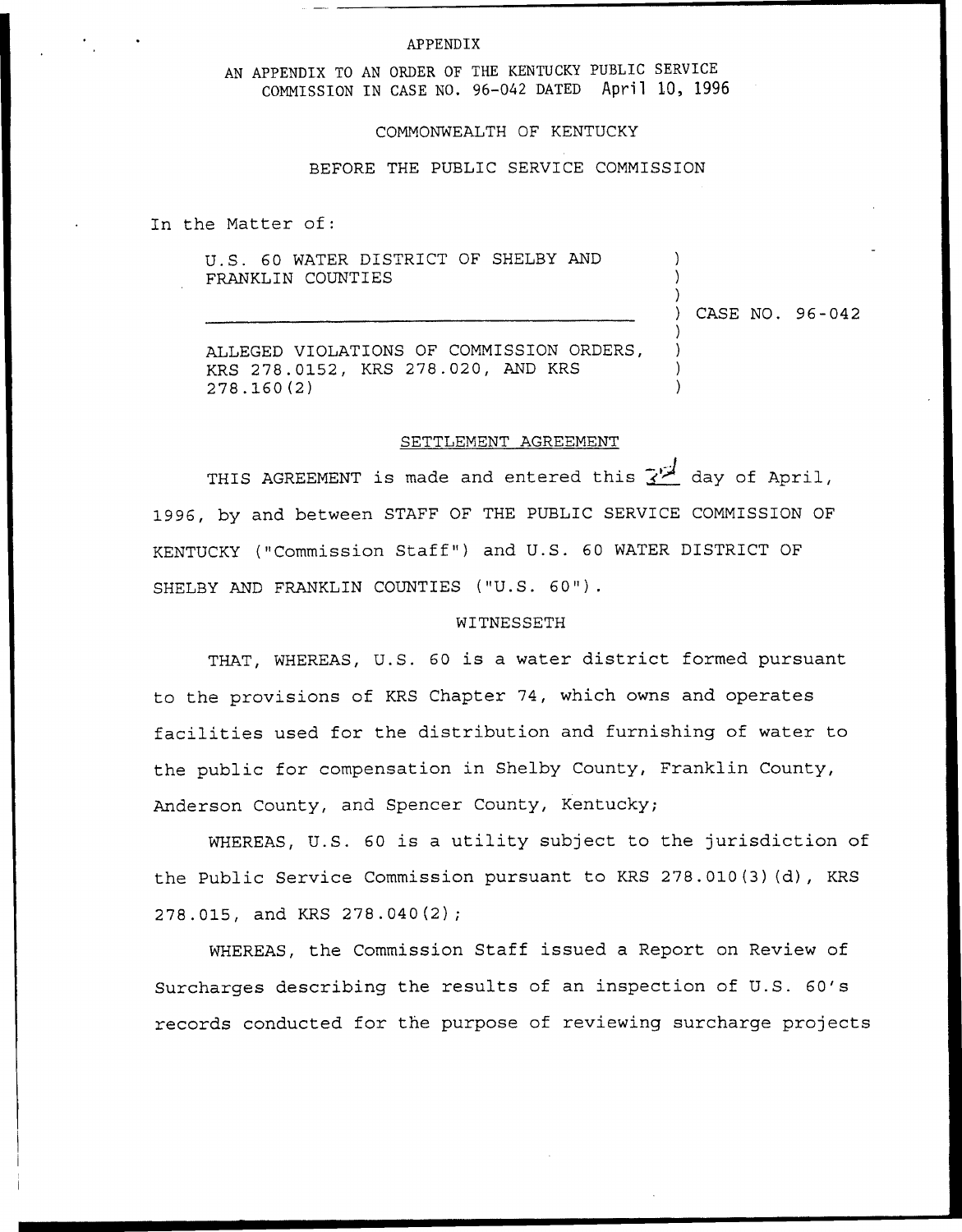approved in Cases No.  $92-298<sup>1</sup>$  and No.  $93-149<sup>2</sup>$ . During two field visits on June 26, 1995, and August 1, 1995, Commission Staff examined special extension contracts, bank statements, billing records, surcharge reports, and loan statements;

WHEREAS, Commission Staff noted the following violations of statutes and Public Service Commission Orders:

- U.S. <sup>60</sup> failed to properly file the required  $1.$ semi-annual reports on the amount of surcharge collections — violations of the Public Service Commission's final Orders in Cases No. 92-298 and No. 93-149;
- $2.$ U.S. 60 charged 11 customers an incorrect tap-on fee of \$515 rather than the appropriate \$400 — violations of the final Order in Case No. 92-298 as well as KRS 278.0152, which permits <sup>a</sup> water utility to charge a "tapping fee" for installing service to its customers, "subject to the approval of the commission";
- U.S. 60 billed \$1,224 in surcharges prior to  $3.$ the date the surcharge went into effect violations of the final Order in Case No. 92- 298 as well as KRS  $278.160(2)$ , which requires a utility to charge only the rates prescribed in its filed schedules;
- U.S. 60 began construction prior to receiving 4. a Certificate of Public Convenience and Necessity - a violation of KRS 278.020, which prohibits a utility from beginning the construction of any plant, equipment, property or facility for furnishing service

Case No. 93-149, The Application of U.S. 60 Water District of Shelby and Franklin Counties, Kentucky, for an Order Approving Construction, Financing and Certificate of Public Convenience and Necessity. Final Order issued July 9, 1993.

Case No. 92-298, The Application of U.S. 60 Water District of Shelby and Franklin Counties, Kentucky, for an Order Approving Construction, Financing and Certificate of Public Convenience and Necessity. Final Order issued December 18, 1992.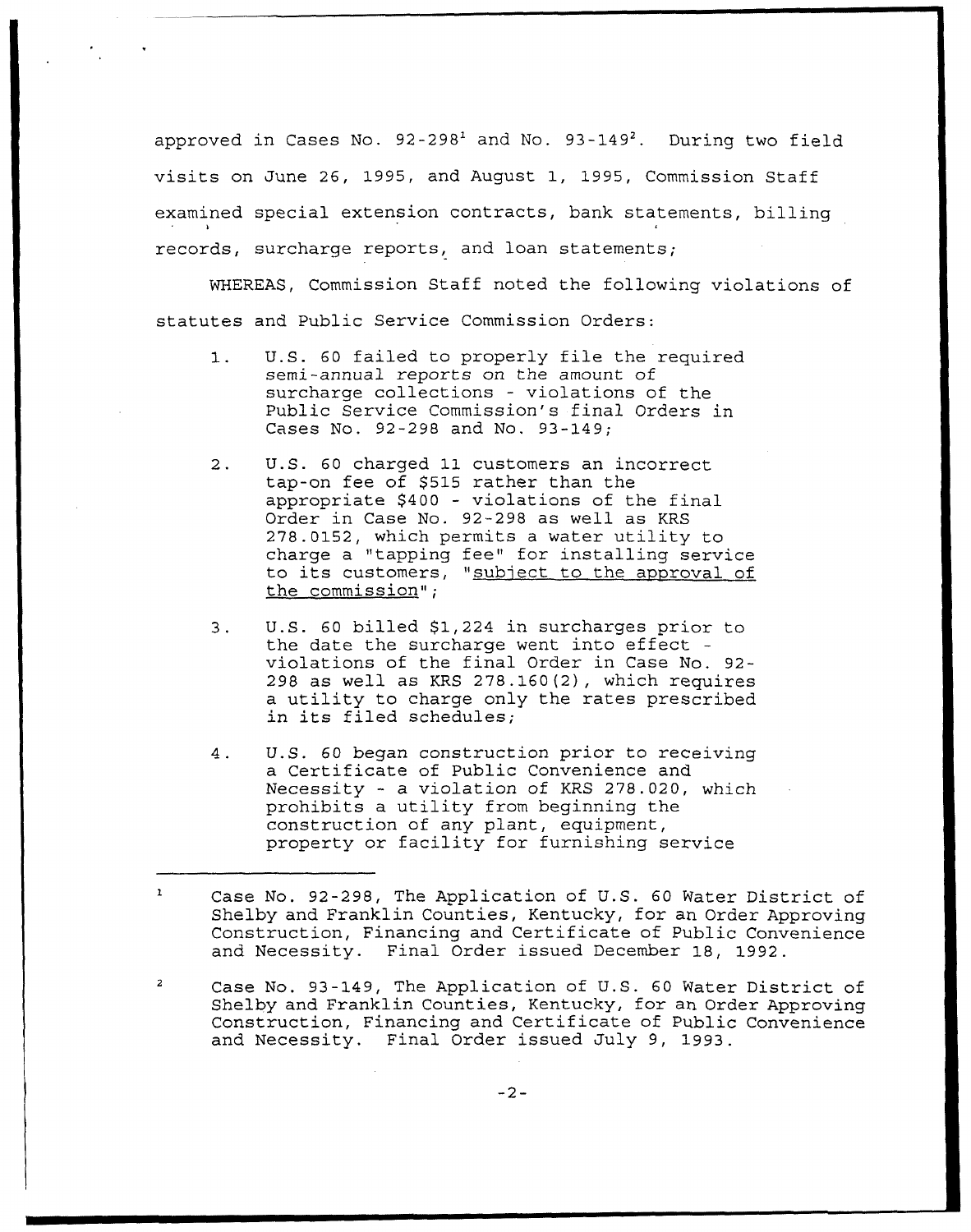to the public until it has obtained <sup>a</sup> Certificate of Public Convenience and Necessity from the Public Service Commission.

WHEREAS, on February 13, 1996, the Public Service Commission ordered U.S. <sup>60</sup> to show cause why it should not be subject to the penalties of KRS 278.990(l).for its violations of the Public Service Commission's final Orders in Cases No. 92-298 and No. 93- 149, KRS 278.0152, KRS 278.020, and KRS 278.160(2);

WHEREAS, U.S. 60 and Commission Staff, following an informal conference, have agreed to the following factual matters:

- $1.$ Since the final Order was issued in Case No. 92-298, U.S. <sup>60</sup> failed to properly file three semi-annual reports as ordered in Case No. 92-298 and two semiannual reports as ordered in Case No. 93-149;
- $2.$ U.S. 60 charged 12 customers the incorrect tap-on fee of \$515 rather than the appropriate tap-on fee of \$400 as directed by the final Order in Case No, 92-298;
- 3. U.S. 60 billed \$1,224 in surcharges prior to the date the surcharge was approved by the Public Service Commission in its final Order in Case No. 92-298;
- 4. U.S. 60 began construction prior to receiving a Certificate of Public Convenience and Necessity from the Public Service Commission in Case No. 92-298.

WHEREAS, U.S. 60, while agreeing to the above facts, states that it at no time acted with tne intention of violating Public Service Commission Orders or the relevant statutes, attributing the violations to mistaken assumptions, incorrect interpretations, and simple human error, as well as the prolonged illness and death of its former manager;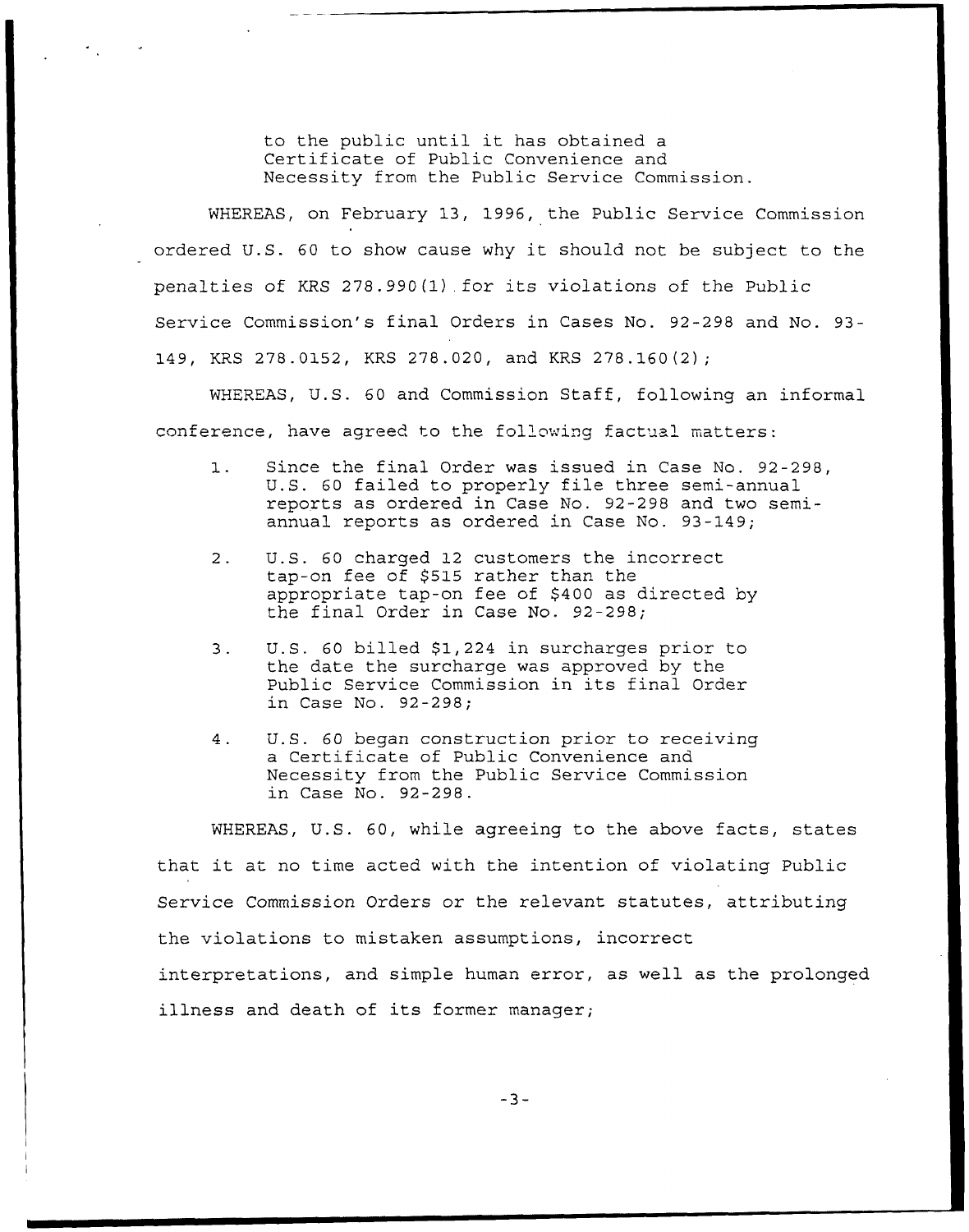WHEREAS, U. S. <sup>60</sup> and Commission Staff desire to settle the issues raised by this proceeding; and

WHEREAS, U.S. 60 agrees to pay a penalty of \$800.00 and to t make refunds to all customers in accordance with paragraphs <sup>2</sup> and <sup>3</sup> of this Settlement Agreement.

NOW, THEREFORE, be it resolved that:

U.S. 60 shall pay a penalty in the amount of \$800.00 to  $1.$ be paid in full within ten days of an order accepting and approving this Settlement Agreement. A certified check for the full amount of the penalty shall be made payable to the Kentucky State Treasurer and delivered to the Office of General Counsel of the Public Service Commission, 730 Schenkel Lane, Frankfort, Kentucky 40602.

2. Upon the issuance of an order by the Public Service Commission accepting and approving this Settlement Agreement, U.S. 60 shall refund \$115 to each of the 12 customers who were charged a tap-on fee of \$515 rather than the appropriate tap-on fee of \$400 in violation of the Public Service Commission's final Order in Case No. 92-298, and shall refund or credit the \$1,224 in surcharge collections that were billed prior to the date the surcharge was approved by the Public Service Commission in Case No. 92-298. Each customer affected may choose to have a credit in the appropriate amount placed on their account rather than to receive a refund. Within 60 days of the date of such order accepting and approving this Settlement Agreement, U. S. <sup>60</sup> shall have completed issuing the refunds and credits.

 $-4-$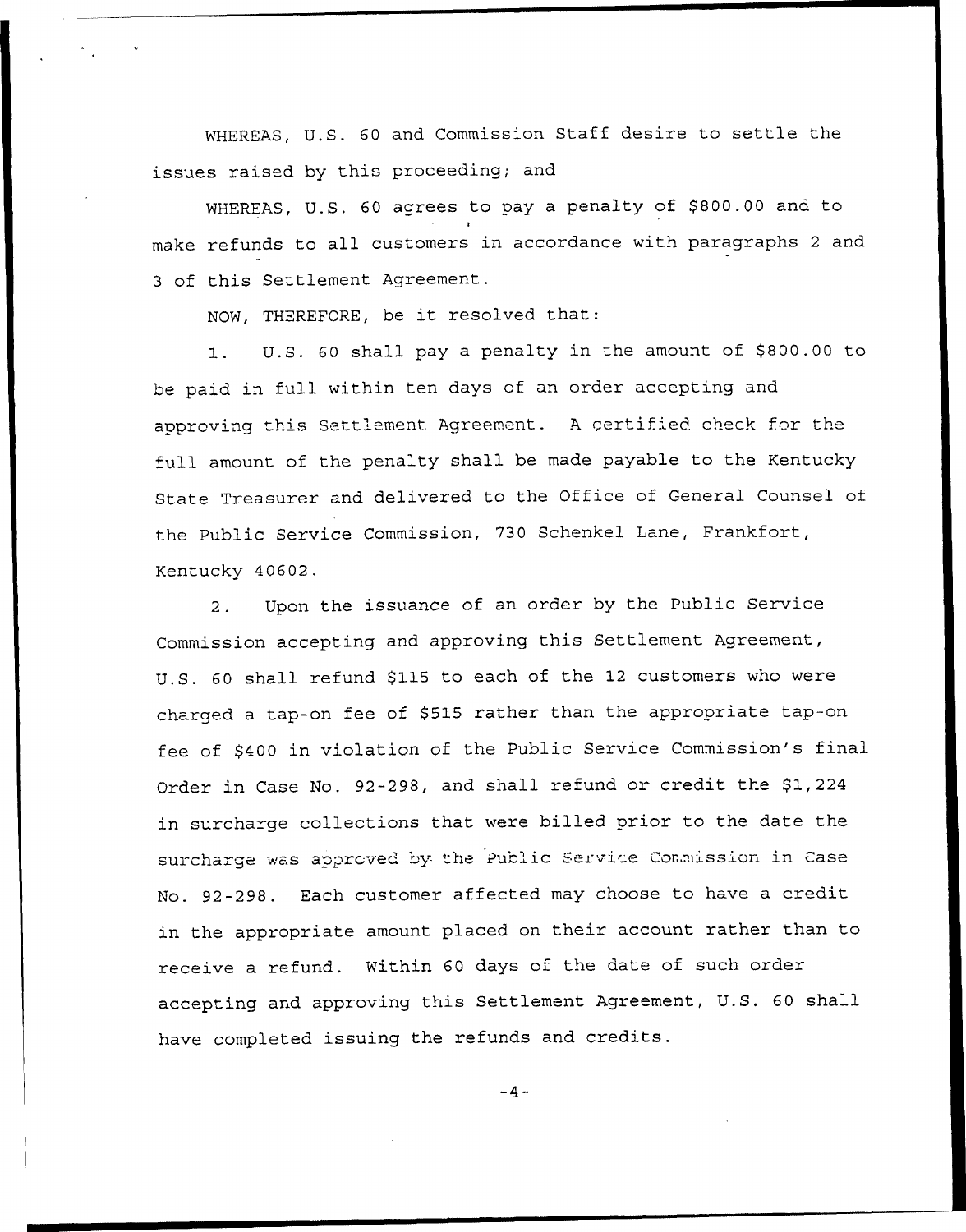3. Within <sup>60</sup> days from the date of such order accepting and approving this Settlement Agreement, U.S. <sup>60</sup> shall submit a verified statement listing the names, addresses, amounts paid, and method of payment for customers entitled to and receiving a refund.

4. Upon the issuance of an Order by the Public Service Commission accepting and approving this Settlement Agreement, U.S. 60 shall file its reports regarding the surcharge<br>collections on an annual basis, rather than semi-annually as previously ordered. These reports shall be filed simultaneously with U.S. 60's annual report on <sup>a</sup> report form to be supplied by the Commission.

5. This Settlement Agreement constitutes full satisfaction of any penalties against U.S. <sup>60</sup> arising out of this proceeding. Commission Staff shall recommend to the Public Service Commission that this Settlement Agreement be approved and that this proceeding be closed and removed from the Public Service Commission's docket.

6. This Settlement Agreement is subject to the acceptance of and approval by the Public Service Commission.

If the Public Service Commission fails to accept and  $7.$ approve this Settlement Agreement in its entirety, this proceeding shall go forward and neither the terms of this Settlement Agreement nor any matters raised during settlement negotiations shall be binding on either signatory.

 $-5-$